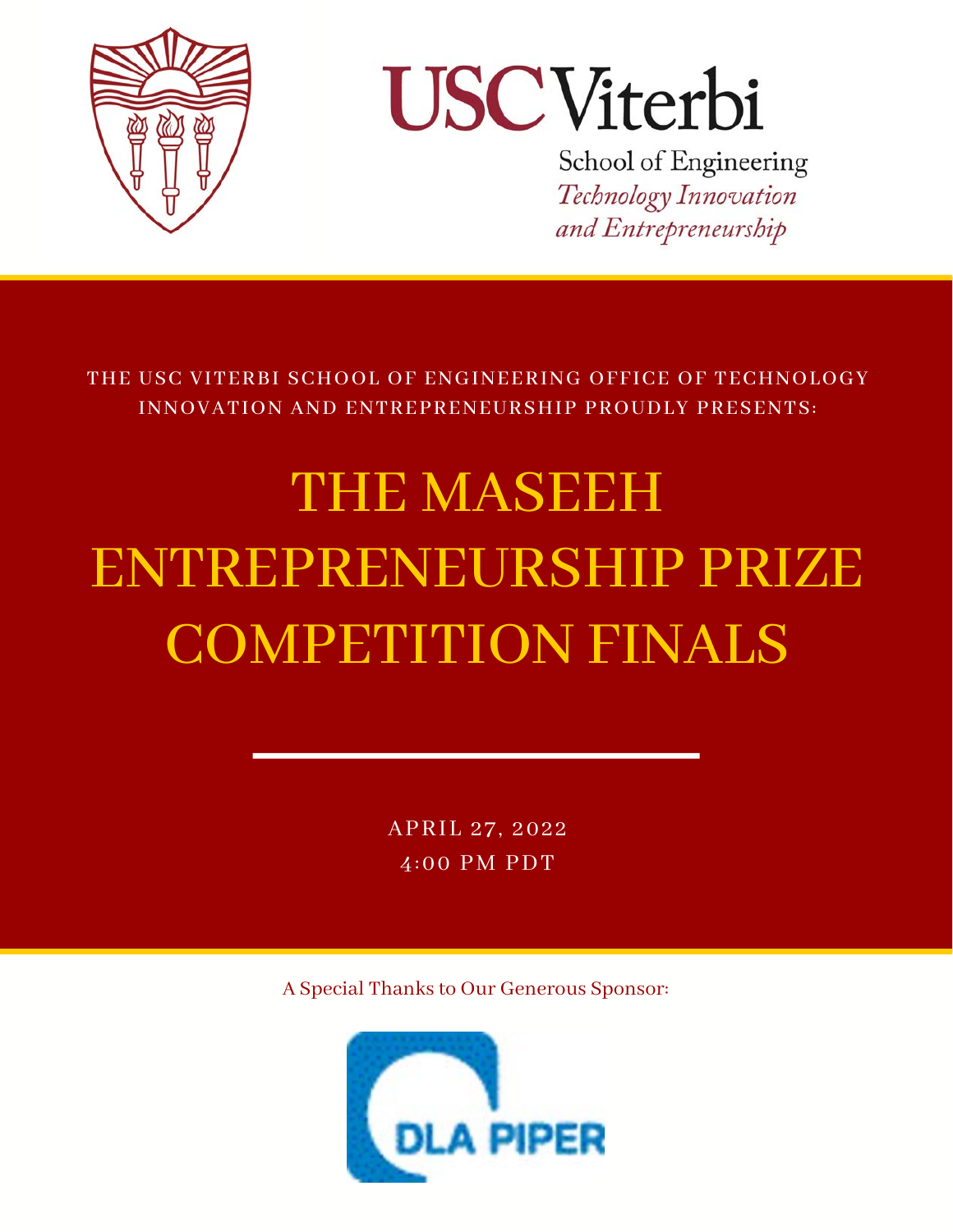## ORDER OF EVENTS

WELCOME

#### INTRODUCTION TO THE **COMPETITION**

TEAM PITCHES

#### CONCLUSION



*University of Southern California*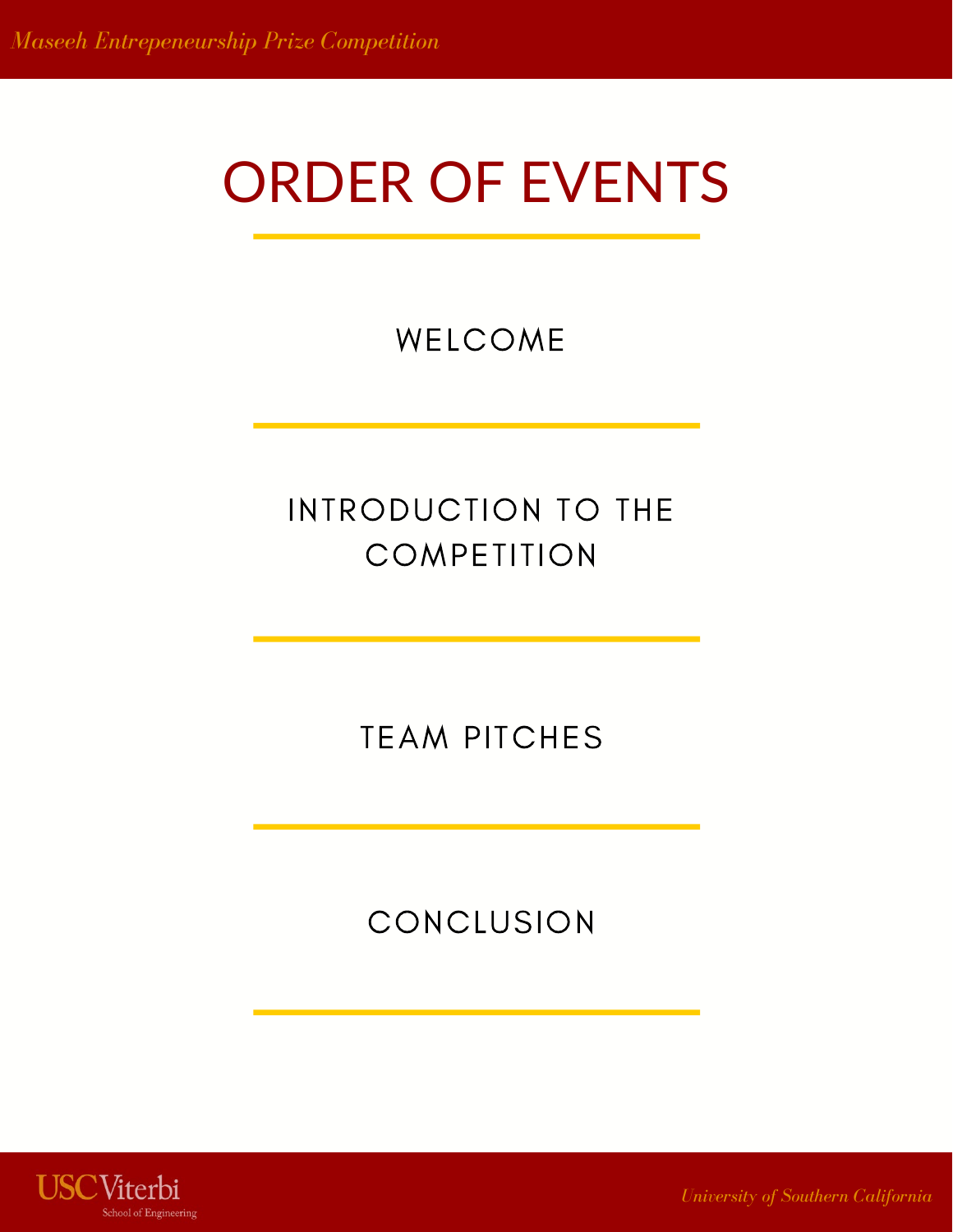### FINALIST TEAMS

## APSY

Creating the next-gen AI to build affordable elegant custom apps.

*Tooraj Helmi & Paulina Vargas*

## INSPECULA

On a mission to end preventable cervical cancer death.

*Victoria Lawton, Rachel Brockman & Kelly Wong*

### **MICROMATERNA**

Reducing preventable childbirth-related deaths through the improved diagnosis of preeclampsia in low resource settings

*Nicolas Enriquez, Sabrina Sy, Vy Ho, & William "Kristian" Vu Bostic*

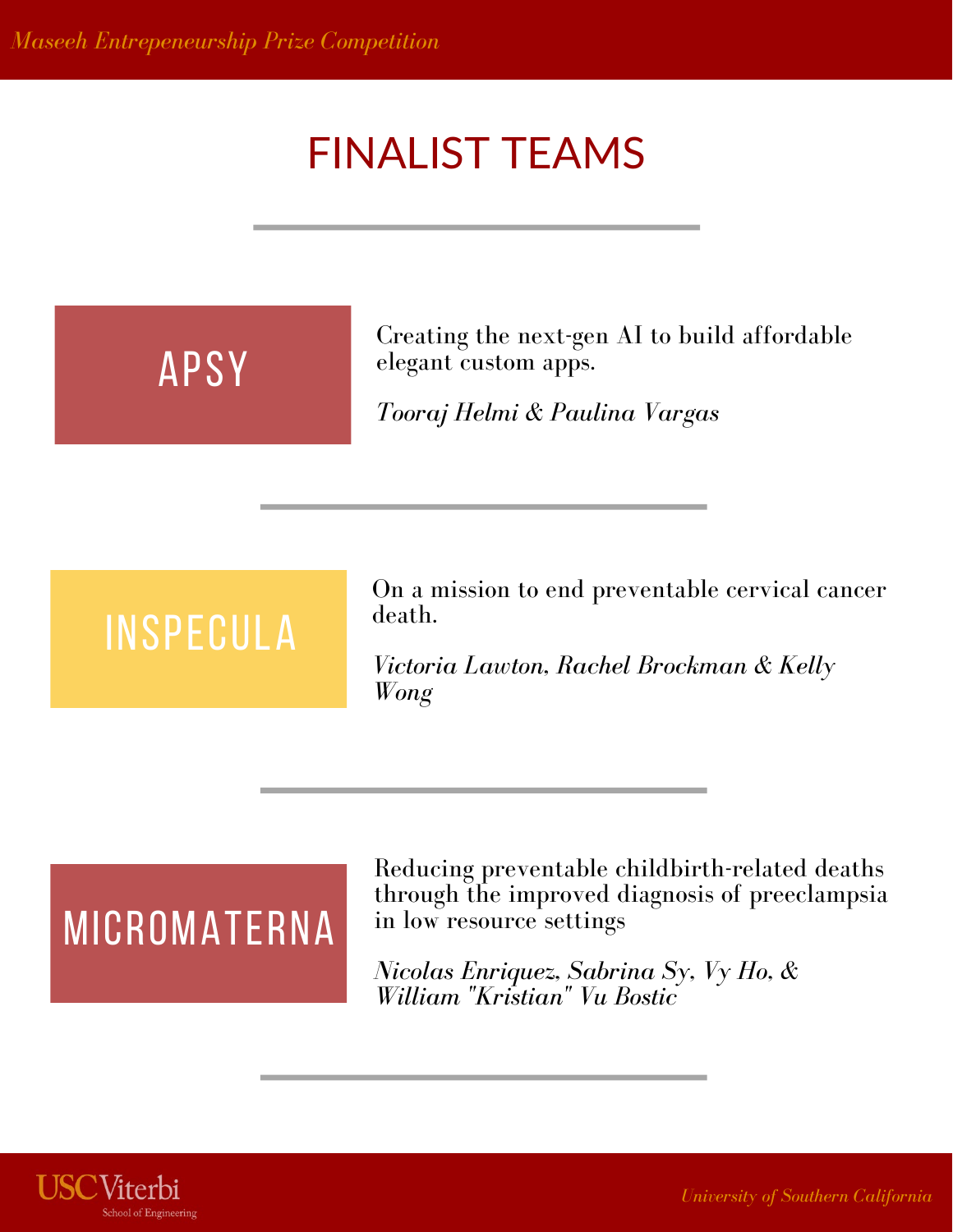### FINALIST TEAMS

## NULLANET

Ultra-low-power AI for the intelligent edge.

*Massoud Pedram, Mahdi Nazemi, Arash Fayyazi & Amirhossein Esmaili*

## PLAYBOOK

Design for VR in VR without taking off your headset or writing a line of code.

*Jean-Daniel LeRoy, Ryan Mitchell, Steph Ng & Skylar Thomas*

## **UNITHRIFTS**

Creating a model of circular consumption at institutions of higher education with sustainability and affordability at the forefront.

*Patricia Garcia*



*University of Southern California*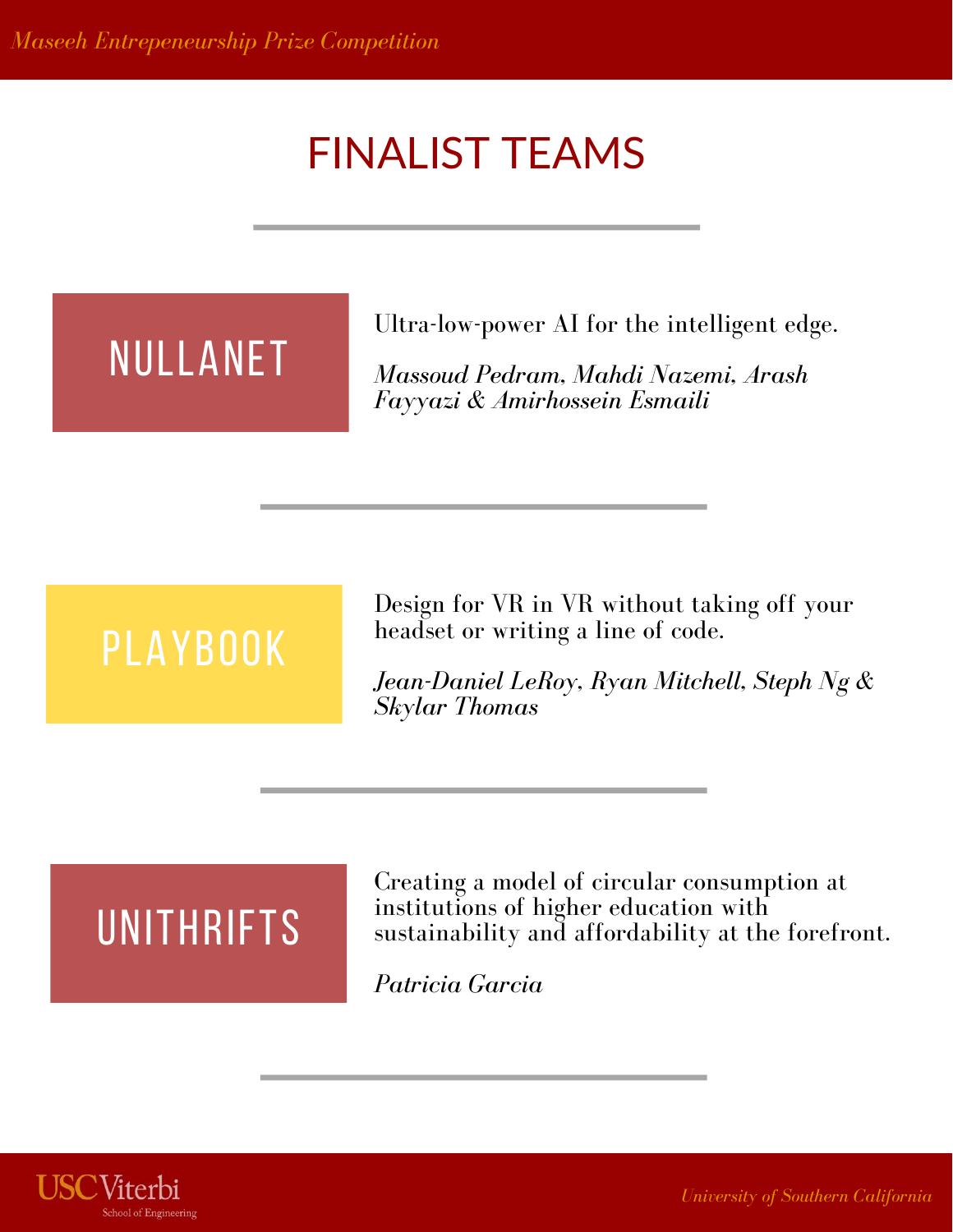### JUDGES BIOS

#### REBECCA WILSON

*Rebecca Wilson joined Rhapsody Venture Partners as an Associate in May 2021, where she spends most of her time sourcing and diligencing startups. She received her PhD in chemical engineering at USC in 2019. During this time she co-founded a materials startup, AesculaTech, which came in second place in both the Maseeh Entrepreneurship Prize Competition and the New Venture Seed Competition at USC. After graduate school, she joined a biomaterials startup out of MIT as the Director of Materials Engineering through which she participated in the IndieBio accelerator.*



#### JESSICA SALINAS

**USC**Viterbi

ool of Engineering

*Jessica Salinas is Chief Investment Officer at New Media Ventures. As Chief Investment Officer, Jess is responsible for the cultivation of early-stage deal flow and portfolio management, building mission-driven partnerships, and leading the growth and direction of the investment team. Previously, she was a Partner at an impact fund moving the world towards zero poverty, zero disease and zero pollution. Jessica serves on the Board of Words Uncaged, which provides programming for incarcerated and formerly incarcerated individuals in LA, and Plug in South LA. Jessica received her BA in Communication from Stanford and her MS in Social Entrepreneurship from USC Marshall School of Business.*

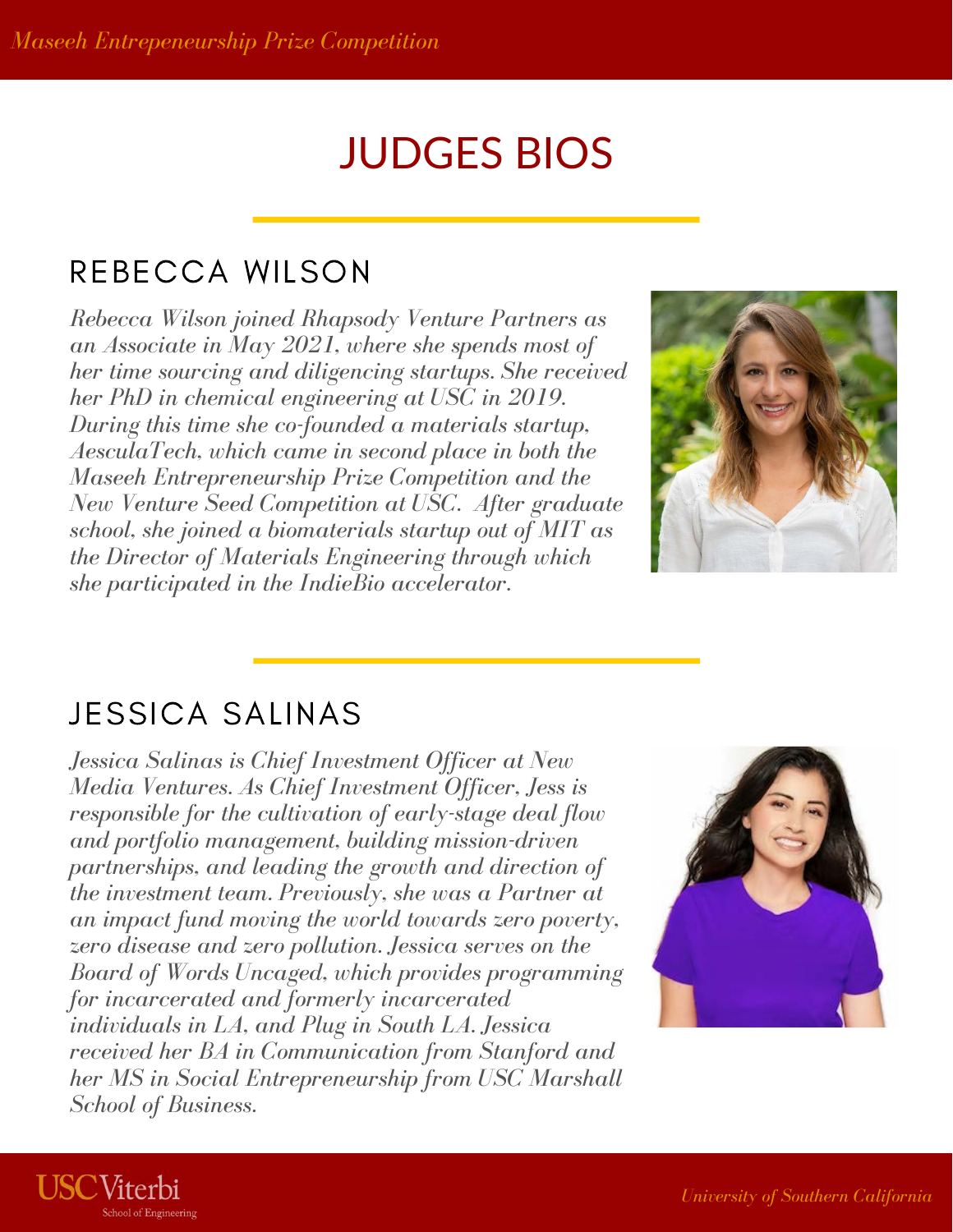#### JUDGES BIOS

#### DAVID LANE

*David Lane has been an institutional venture capitalist for over 30 years. He is an active angel investor and currently a Partner at a seed focused VC fund named 1Flourish Capital. David has comanaged over \$2B during his career. He started his investment career managing capital for Harvard University's endowment. Prior to David's venture capital career, he worked at IBM in sales and Hughes Aircraft Company as an electrical engineer. He has a B.S. Electrical Engineering from USC and an MBA from Harvard Business School.*



#### DRAKE REHFELD

*Drake is a Principal at Day One Ventures. Before Day One, Drake founded Demeanor.co (Y Combinator S18). Demeanor was acquired by NTWRK, a video-based shopping app where he led product. Drake previously worked in product management and machine learning computer vision at many companies including Team 10 and Snap. Drake loves to help founders in product, growth, and UX, and spends time thinking about consumer and influencer platforms. He received B.S. in Computer Science and Business Administration from USC.*



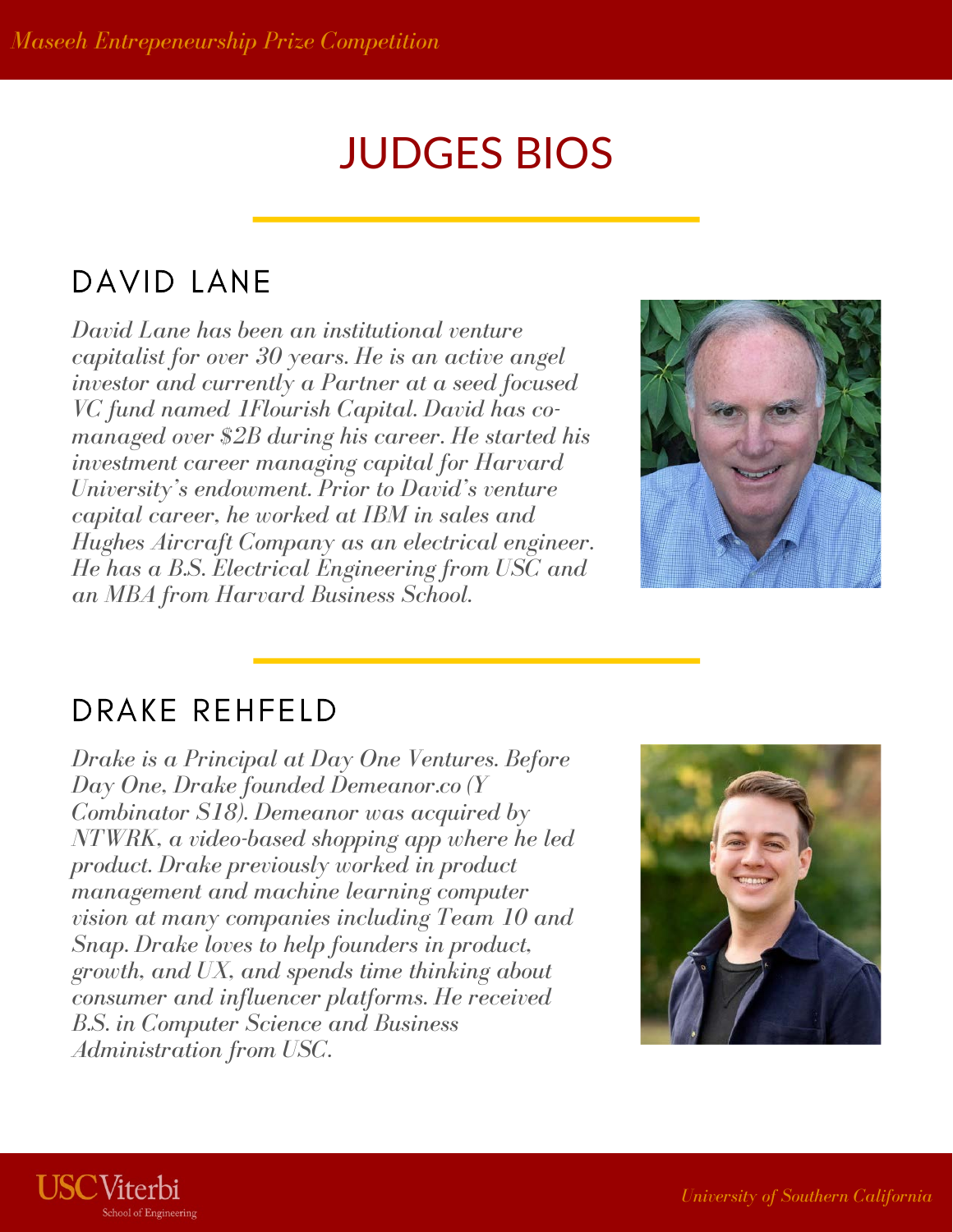### JUDGES BIOS

#### JENNA BRYANT

*Launched in 2020, Embedded Ventures is a next generation venture capital firm investing in dual-use space startups beyond launch. Co-Founders Jenna Bryant and Jordan Noone both have atypical industry experiences and strong passions for the communities they represent. The firm invests in the pre-seed and seed stage startups focused in space operations, digital engineering, and advanced manufacturing. To date, Embedded Ventures has announced investments in Chromatic 3D Materials, Inversion, KittyCAD and Skyryse. Jenna moved to Los Angeles from Alabama to complete her BS degree in Apparel Design. Post-graduation, she took a job that was originally meant to be temporary, specializing in recruiting "hard to fill" engineering roles for early-stage startups in L.A. This led to an unexpected permanent shift for Jenna, who has now spent the last decade first as a tech recruiter, then as a Venture Capitalist. Jenna has invested in and helped build some of the most notable early-stage startups in the country from the ground up.*